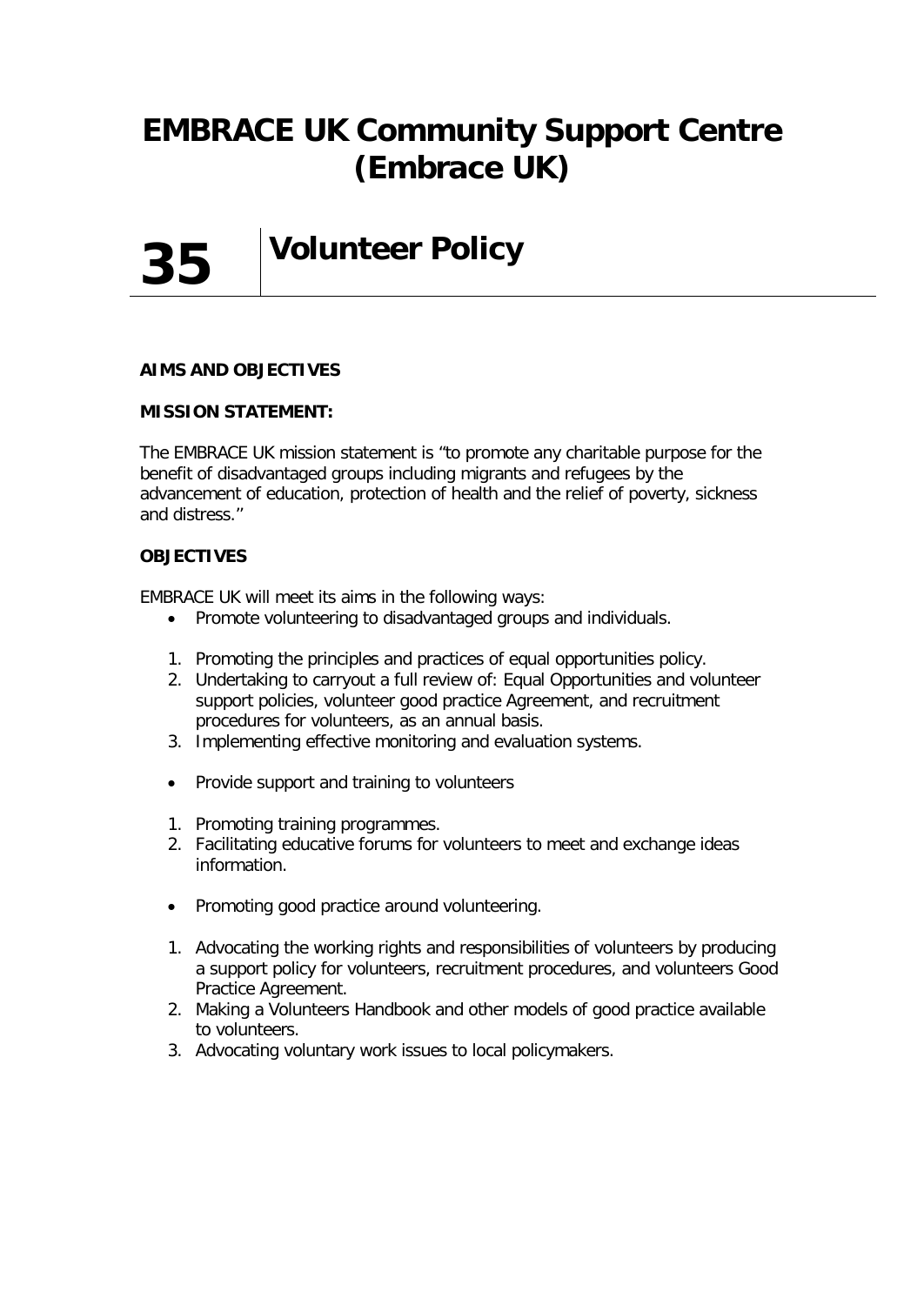## **How EMBRACE UK is governed and managed:**

**EMBRACE UK** is governed and managed by a Management Committee.

- **Executive Director:** has Executive Director to overlook the day to day operational matters
- **Finance:** the Management Committee, Treasurer and the Director are dealing the overall Finance of the organisation.

## **Volunteer Role Description and Volunteer Agreement:**

Every volunteer Role Description and Volunteer Agreement:

Every volunteer will be given a role description, which describes the tasks and duties of their voluntary work with EMBRACE UK. All volunteers will also be expected to sign a volunteers Agreement. One copy will be returned to the volunteer and one will be kept at the volunteers file.

## **Disclosure and Barring Service (DBS) checks:**

All EMBRACE UK'S staff are subject to a standard disclosure to be carried out on appointment of their post. This is in line with good practice and is done to ensure the safety of children and vulnerable adults as all staff carry out appointments which are confidential and on a one-to-one basis and potentially could be with a person under 18 or a vulnerable adult.

Disclosures will be updated every 3 years.

Please see policy statement on the recruitment of ex-offenders and secure storage of disclosure information.

#### **Hours:**

Individual hours of the times of volunteering with EMBRACE UK will be agreed in advance of the volunteer starting with EMBRACE UK. These hours are flexible, including Saturdays, Sundays and evenings, but volunteers are expected to attend when they say. They will contact the office in advance if for some reason they are unable to come in.

Office opening hours are 9 am – pm Monday to Friday. Flexibility of hours around these times is to be organised with the volunteer responsible staff. Some weekend work to help with events may be requested. Notice will be given in advance.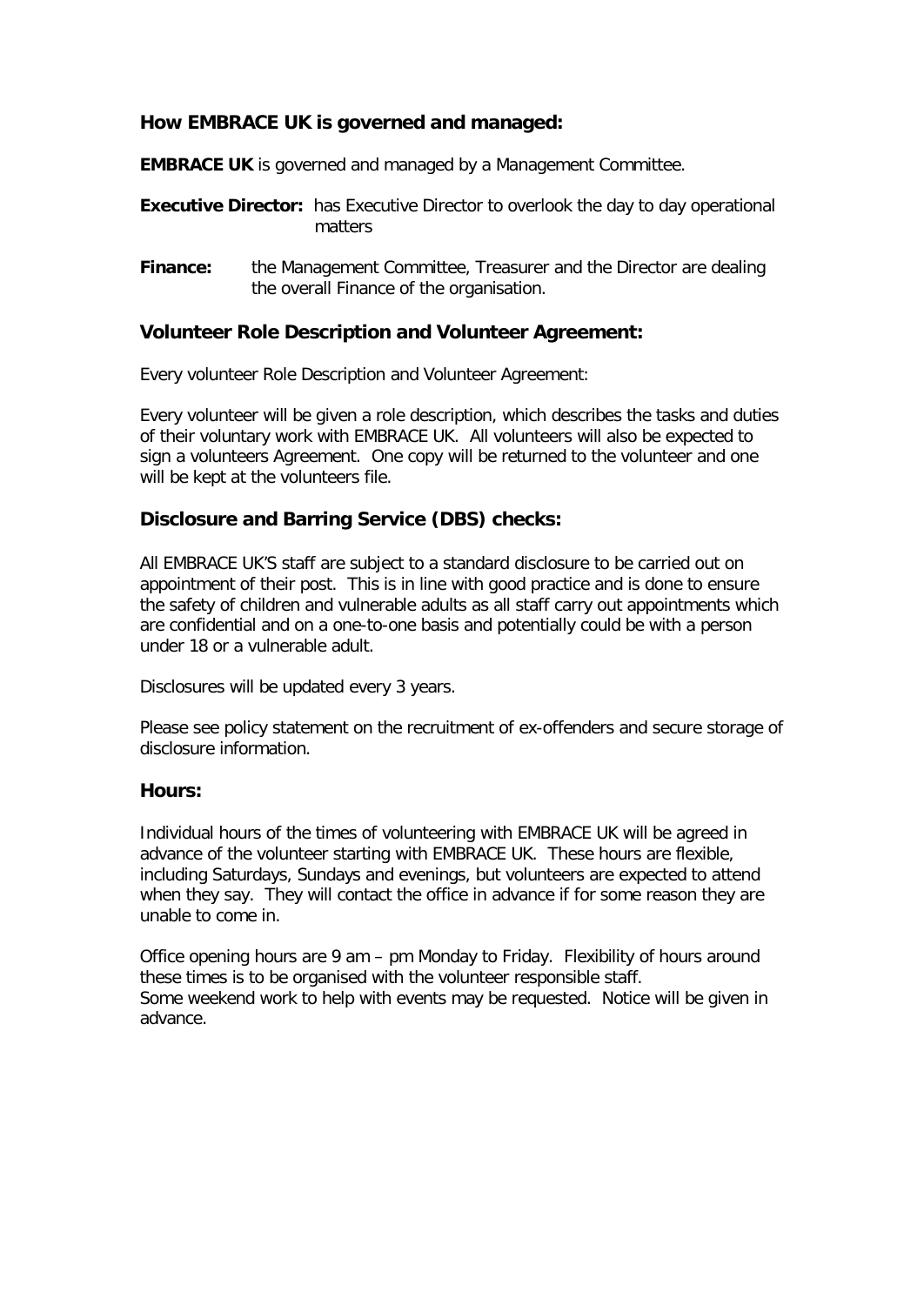## **Probationary Period:**

All new volunteers are subject to a six months probationary period. In order to pass a probationary period you will be required to attend a probationary period interview with the Volunteer Co-ordinator or the staff member to whom you are assigned. After this meeting the volunteer will be informed of the outcome immediately as to whether they have successfully passed the probationary period or not or of it has been extended and for what reason. This will be followed up with a written confirmation.

## **Sickness:**

Volunteers should let the office know by telephone, by 9:00 am on each day of sickness.

#### **Grievance and Disciplinary Procedure:**

See appendix section (this policy relates to employees but procedure is the same with volunteers).

#### **Complaints:**

See complaints procedure section.

#### **Supervision and support:**

All volunteers should receive monthly formal supervision and support meetings with the volunteer Co-ordinator or the senior member of staff to whom they are assigned. These should be documented and kept in the volunteer's confidential file. A copy of the notes is to be given to the volunteer prior to the meeting for agreement.

## **Appraisal:**

All volunteers are entitled to an annual appraisal to review past work, discussion current projects and raise any issues and plan future objectives.

#### **Induction Processes:**

All volunteers will be given a programme for induction when they start their volunteering with EMBRACE UK. This will include office procedure, meeting with relevant people etc.

## **Training and Personal Development:**

All volunteers should discuss training with the volunteer Co-ordinator or staff member to whom they are assigned at supervision and support meetings. EMBRACE UK can arrange training relevant to their volunteering needs with EMBRACE UK.

## **Health and Safety:**

See Health and Safety Policy.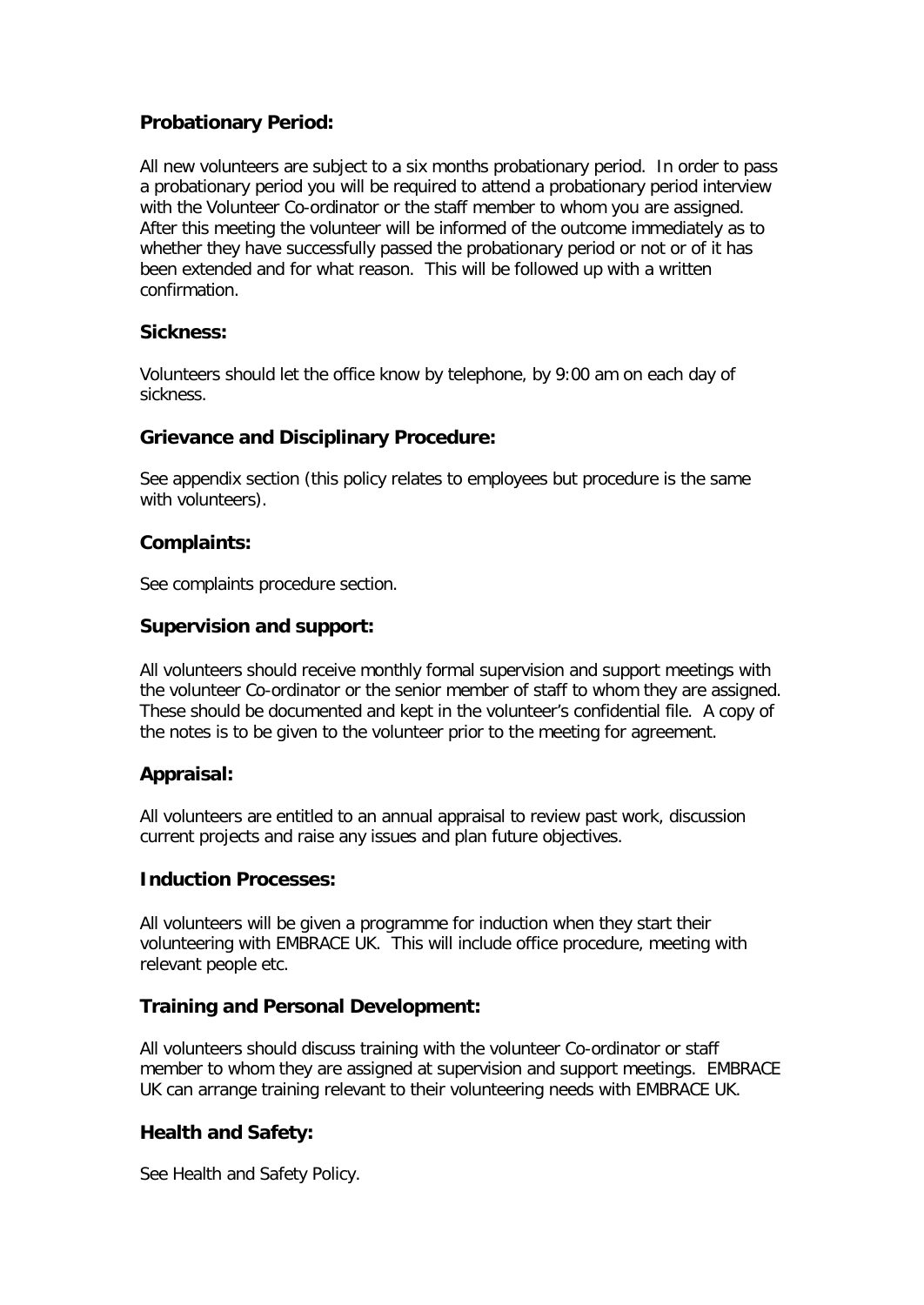## **Equal Opportunities:**

See the Equal Opportunities section.

#### **Expenses:**

See expenses policy.

#### **Smoking:**

EMBRACE UK practices a no smoking policy.

## **Dress code:**

Volunteers should attend work looking clean and presentable at all times. Casual wear is often most appropriate.

## **Copyright:**

Copyright on all materials and employee procedures will be the property of EMBRACE UK, if it is produced as a result of you volunteering with EMBRACE UK's service users, beneficiaries or if it is produced during working hours contacted to EMBRACE UK using materials owned or leased by the organisation.

## **Use of Telephone:**

The use of the telephone for outside call sis generally restricted to calls on EMBRACE UK business only. Personal calls may be made when absolutely necessary and should be kept to a minimum.

## **Public relations:**

Awareness of EMBRACE UK, its works and of volunteering issues is one of the keys to the organisation success and growth. EMBRACE UK is committed to strengthening the organisation identify and develop a pro-active and positive public image.

This means we actively seek opportunities to get a clear and effective message across to our target audiences, service users, funders, professionals working in the field, donors and the general public.

## **Personal details:**

If a volunteer changes their name, address or telephone number, they should inform the volunteer Co-ordinator as soon as possible.

## **Access to personal details:**

EMBRACE UK holds the personal information about every volunteer on its computers and paper files. Every volunteer has the right to see all the information held about him or her.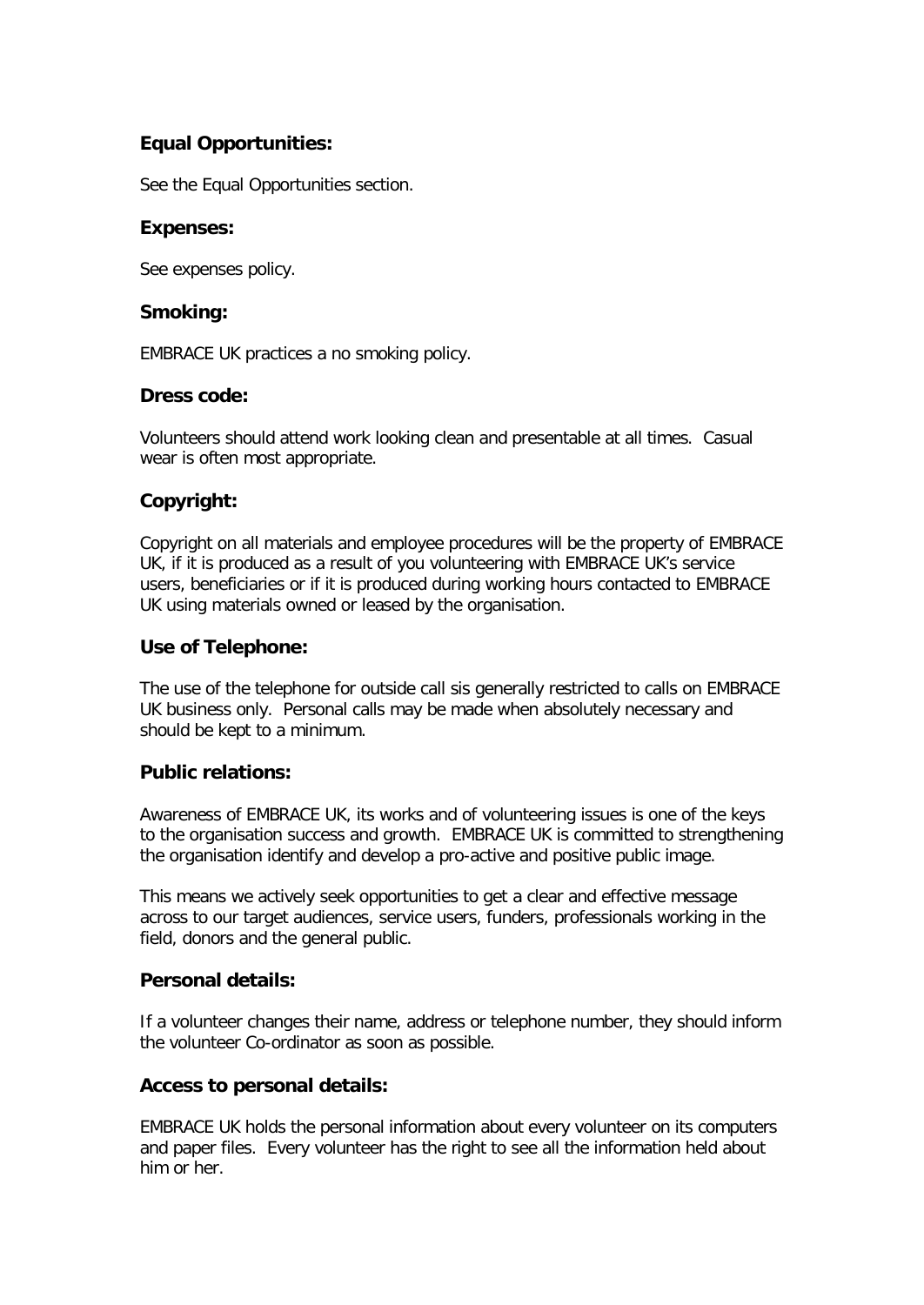## **Disclosure of Personal Details:**

EMBRACE UK will not normally supply personal information about volunteers to third parties without the permission of the volunteer concerned. This excludes institutions, which have a legal right to see certain information from an employer.

## **Office Security:**

Volunteers should never be in a position of being alone in the office without a paid member of staff available.

#### **Computer Use:**

The organisation uses an internal system for files. Confidential staff files are password protected. Files are backed-up regularly but all staff and volunteers are encouraged to back-up important files to floppy disks and these should be kept safely.

#### **Post Procedure:**

Post opened by whoever is first in the office and given t o whomever the post is addressed to. Confidential and private mail will be left unopened for the addressee. Outgoing post is collected in the designated pigeonhole, and posted out daily.

## **Use of Equipment:**

Use of the photocopier, printer and fax etc should be given in the induction process.

## **Team Meetings:**

Team meetings are held once a month and all staff should attend. Volunteers are also encouraged to attend if this fall on their regular day in the office.

#### **Executive Committee Meetings:**

Executive Committee meetings are held regularly, and the Manager always attends. Staff responsible for specific projects is asked to provide written reports on a regular basis. Volunteers are encouraged to attend if they wish to do so.

## **Shared Areas:**

All volunteers and staff are expected to make efforts to keep all shared areas clean and tidy. Washing up of own cups etc. are expected.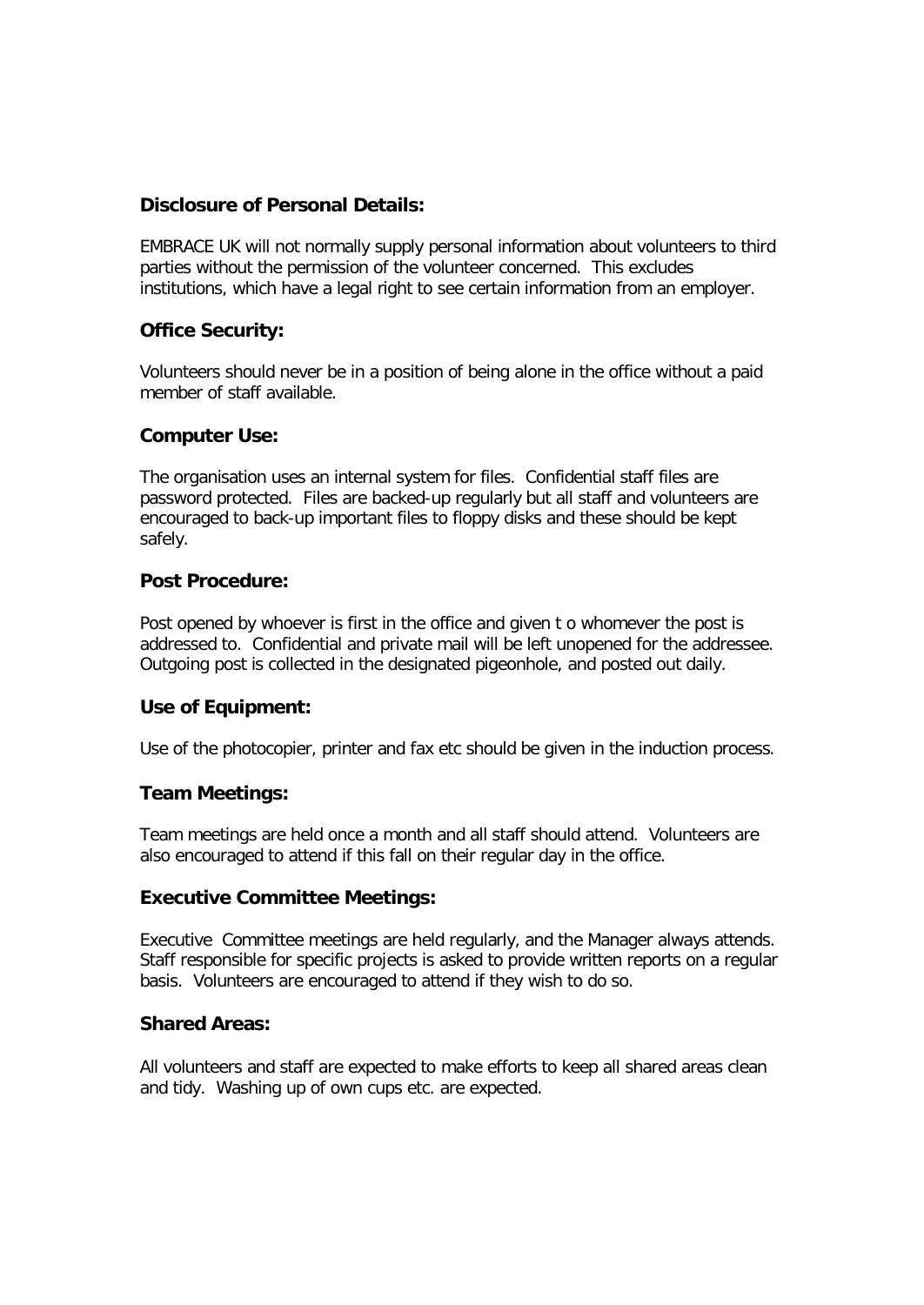## **Lunch Breaks:**

All staff and volunteers are entitled and encouraged to take a break of at least one hour during the day for a lunch break.

## **Tea/Coffee facilities:**

We have a self-catering tea/coffee making facility on the promises. No charge is made for use of this service.

## **EMBRACE UK**

EMBRACE UK aims to value the contribution that volunteers make to the running of the organisations activities throughout the period of their involvement.

The purpose of this agreement is to ensure that both the rights and responsibilities of volunteers are clearly understood and respected. It is not a legal document and should not be interpreted as such.

Detailed arrangements relating to volunteering set out in your task description.

Please read the following statements carefully before signing this agreement.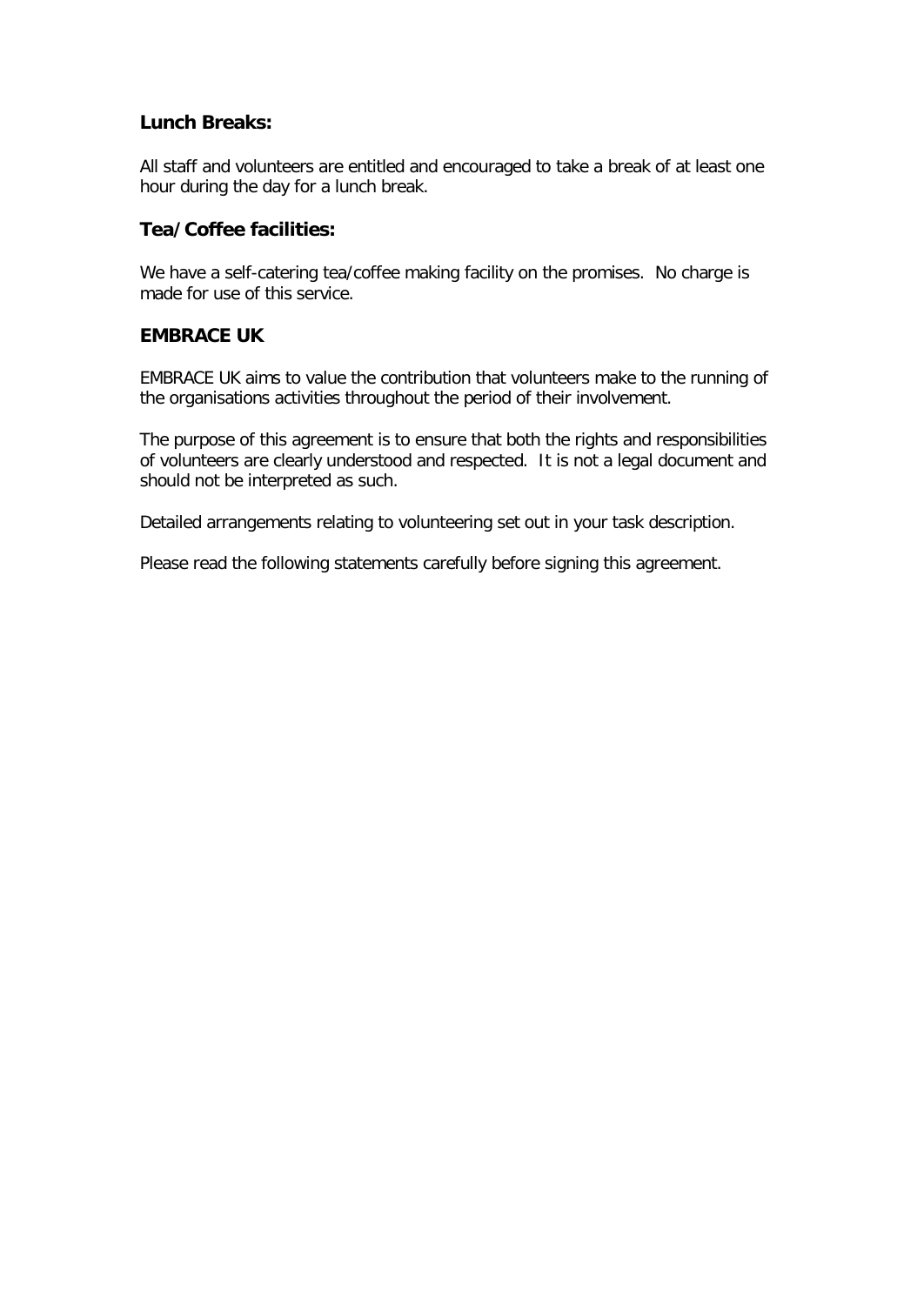## **EMBRACE UK COMMUNITY SUPPORT CENTRE**

## **GOOD PRACTICE AGREEMENT**

## **GOOD PRACTICE AGREEMENT**

EMBRACE UK positively values the contribution that volunteers make to the running of the organisations activities throughout the period of their involvement.

The purpose of this agreement is to help to ensure that both the rights and responsibilities of volunteers are clearly understood and respected. It is not a legal document and should not be interpreted as such.

Detailed arrangements relating to your volunteering are set out in your volunteer role description.

Please read the following statements carefully before signing this agreement.

As a volunteer with EMBRACE UK I agree to:

- Work with other volunteers, staff and management to ensure that the EMBRACE UK's equal opportunity policy is actively enforced in all aspects of work.
- Work within the aims and objectives and other policies and procedures of EMBRACE UK.
- Work within EMBRACE UK's confidentiality procedures, including record keeping requirements and confidentiality of organisation and client information.
- Agree that information about my volunteering with EMBRACE UK being held in secured confidential files open only to EMBRACE UK senior staff (if for any reason it was thought necessary to reveal information to anyone else, I would be informed prior to this taking place).
- Submit any claims for reimbursement of expensed to an authorised member of staff on a daily/weekly basis.
- Attend training and support and supervision session are required.
- Accept that, if I am in receipt of any benefits, it is my responsibility to inform the relevant agencies that I am volunteering with EMBRACE UK.
- Familiarise myself with EMBRACE UK's Health and Safety policy and procedures.
- Attend my volunteering on an agreed basis and if I am unable to attend, to inform a nominated member of staff at the earliest opportunity.